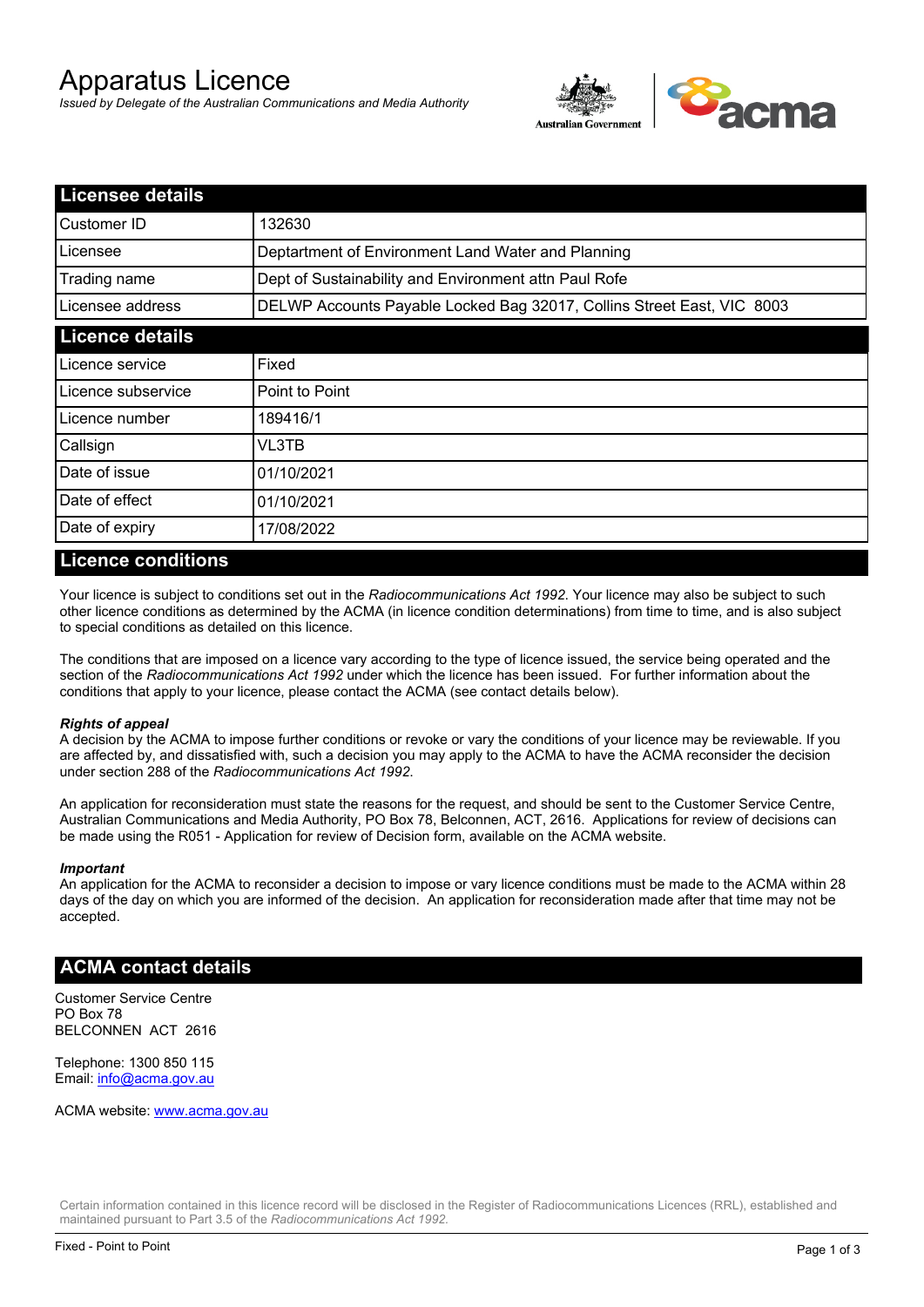# **Advisory Notes applying to licence no.: 189416/1**

Conditions applicable to the operation of Point to Point station(s) authorised under this licence can be found in the Radiocommunications Licence Conditions (Apparatus Licence) Determination and the Radiocommunications Licence Conditions (Fixed Licence) Determination, the 'fixed licence lcd'. Copies of these determinations are available from the ACMA and from the ACMA home page (www.acma.gov.au).